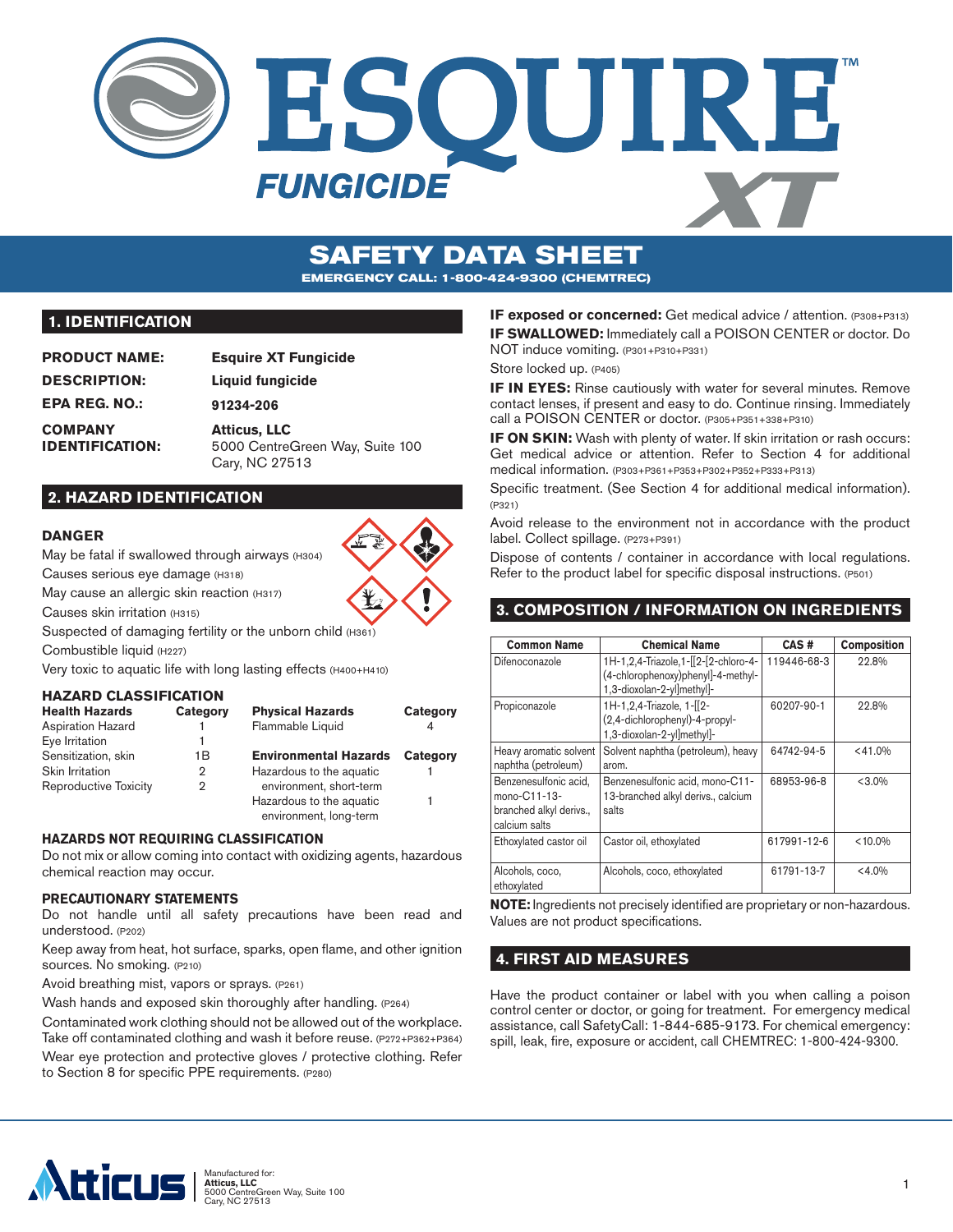## **4. FIRST AID MEASURES (continued)**

**IF IN EYES:** Hold eye open and rinse slowly and gently with water for 15-20 minutes. Remove contact lenses, if present, after the first 5 minutes, then continue rinsing eye. Call a poison control center or doctor for treatment advice.

**IF ON SKIN OR CLOTHING:** Take off contaminated clothing. Rinse skin immediately with plenty of water for 15-20 minutes. Call a Poison Control Center or doctor for treatment advice.

**IF SWALLOWED:** Call a poison control center or doctor immediately for treatment advice. Have a person sip a glass of water if able to swallow. Do not induce vomiting unless told to do so by the poison control center or doctor. Do not give anything by mouth to an unconscious person.

**NOTE TO PHYSICIAN:** Contains petroleum distillates. Vomiting may cause aspiration pneumonia. Probably mucosal damage may contraindicate the use of gastric lavage.

#### **5. FIREFIGHTING MEASURES**

#### **Flash Point:** 166°F (75°C)

**Fire and Explosion Hazards:** None known.

**Extinguishing Medium:** Dry Chemical, foam, or CO<sub>2</sub> extinguishing media. If water is used to fight fire, dike and collect runoff.

**Fire Fighting Equipment:** Firefighters should wear full protective clothing and self-contained breathing apparatus.

**Fire Fighting Instructions:** Evacuate area of all unnecessary personnel and fight fire from a safe distance upwind. Contain contaminated water / firefighting water; do not allow to enter drains or waterways. Foam or dry chemical fire extinguishing systems are preferred to prevent environmental damage from excessive water runoff.

**Hazardous Combustion Products:** During a fire, irritating and possible toxic gases may be generated by thermal decomposition or combustion.

**NFPA Ratings:** Health – 2 / Flammability – 2 / Reactivity - 0

## **6. ACCIDENTAL RELEASE MEASURES**

**Personal Precautions:** Isolate area and keep unnecessary and unprotected personnel from entering. Wear suitable personal protective clothing and equipment as described in Section 8 of this document.

**Environmental Precautions:** Prevent material from entering public sewer systems or any waterways. Do not flush to drain. Large spills to soil or similar surfaces may necessitate removal of topsoil. The affected area should be removed and placed in an appropriate container for disposal.

**Spill Cleanup:** Control the spill at its source. Contain the spill to prevent from spreading or contaminating soil or from entering sewage and drainage systems or any body of water. Clean up spill immediately, observing precautions in Section 8. Sweep up material and place in a compatible disposal container. Scrub area with hard water detergent (e.g., commercial products such as Tide, Joy, Spic and Span). Pick up wash liquid with additional absorbent and place into compatible disposal container. Once all material is cleaned up and placed in a disposal container, seal container and arrange for disposal.

## **7. HANDLING AND STORAGE**

**Handling:** Do not get in eyes, on skin or on clothing. Wash thoroughly with soap and water after handling and before eating, drinking, chewing gum, using tobacco or using the toilet. Remove and wash contaminated clothing before reuse.

**Storage:** Store in a tightly closed container in a cool, dry place. Store in original container and out of reach of children, preferably in a locked storage area.

## **8. EXPOSURE CONTROLS / PERSONAL PROTECTION**

**Engineering Controls:** Facilities storing or utilizing this material should be equipped with an eyewash station and a safety shower. Pilots must use an enclosed cockpit that meets the requirements listed in the Worker Protection Standard (WPS) for agricultural pesticides [40 CFR 170.240(d)(6)].

**Protective Clothing:** Mixers, loaders, applicators and all other handlers must wear protective eyewear (goggles, face shield, or safety glasses), chemical resistant headgear for overhead exposure, chemical-resistant gloves made of barrier laminate, butyl rubber ≥ 14 mils, nitrile rubber ≥ 14 mils or Viton® ≥ 14 mils, coveralls over short-sleeved shirt and short pants, chemical-resistant apron when cleaning equipment, mixing, or loading, chemical-resistant footwear plus socks

Wash thoroughly with soap and water after handling and before eating, drinking, chewing gum, using tobacco or using the toilet. Remove and wash contaminated clothing before reuse.

**General:** Follow manufacturer's instructions for cleaning/maintaining PPE. If no such instructions for washables, use detergent and hot water. Keep and was PPE separately from other laundry.

## **9. PHYSICAL AND CHEMICAL PROPERTIES**

| Appearance:                                             | transparent amber liquid           |
|---------------------------------------------------------|------------------------------------|
| Odor:                                                   | mild sweet                         |
| <b>Melting/freezing point:</b>                          | not available                      |
| <b>Boiling point/Boiling range:</b>                     | not available                      |
| Flammability:                                           | not available                      |
| <b>Flammability limits (upper/lower):</b> not available |                                    |
| Flash point:                                            | 166°F (75°C)                       |
| <b>Auto-ignition temperature:</b>                       | not available                      |
| <b>Decomposition temperature:</b>                       | not available                      |
| pH:                                                     | 8-9 (1% dispersion)                |
| <b>Capillary viscosity:</b>                             | 55.6 cP @ 25°C                     |
|                                                         | 24.7 cP @ 40°C                     |
| Solubility:                                             | not available                      |
| <b>Partition coefficient:</b>                           | not available                      |
| Vapor pressure:                                         | not available                      |
| <b>Hydrometer density:</b>                              | 1.125 g/cm3 (9.39 lbs./gal @ 25 °C |
|                                                         | 1.100 g/cm3 (9.18 lbs./gal @ 40°C  |
| <b>Relative vapor density:</b>                          | not available                      |
| <b>Particle characteristics:</b>                        | not available                      |

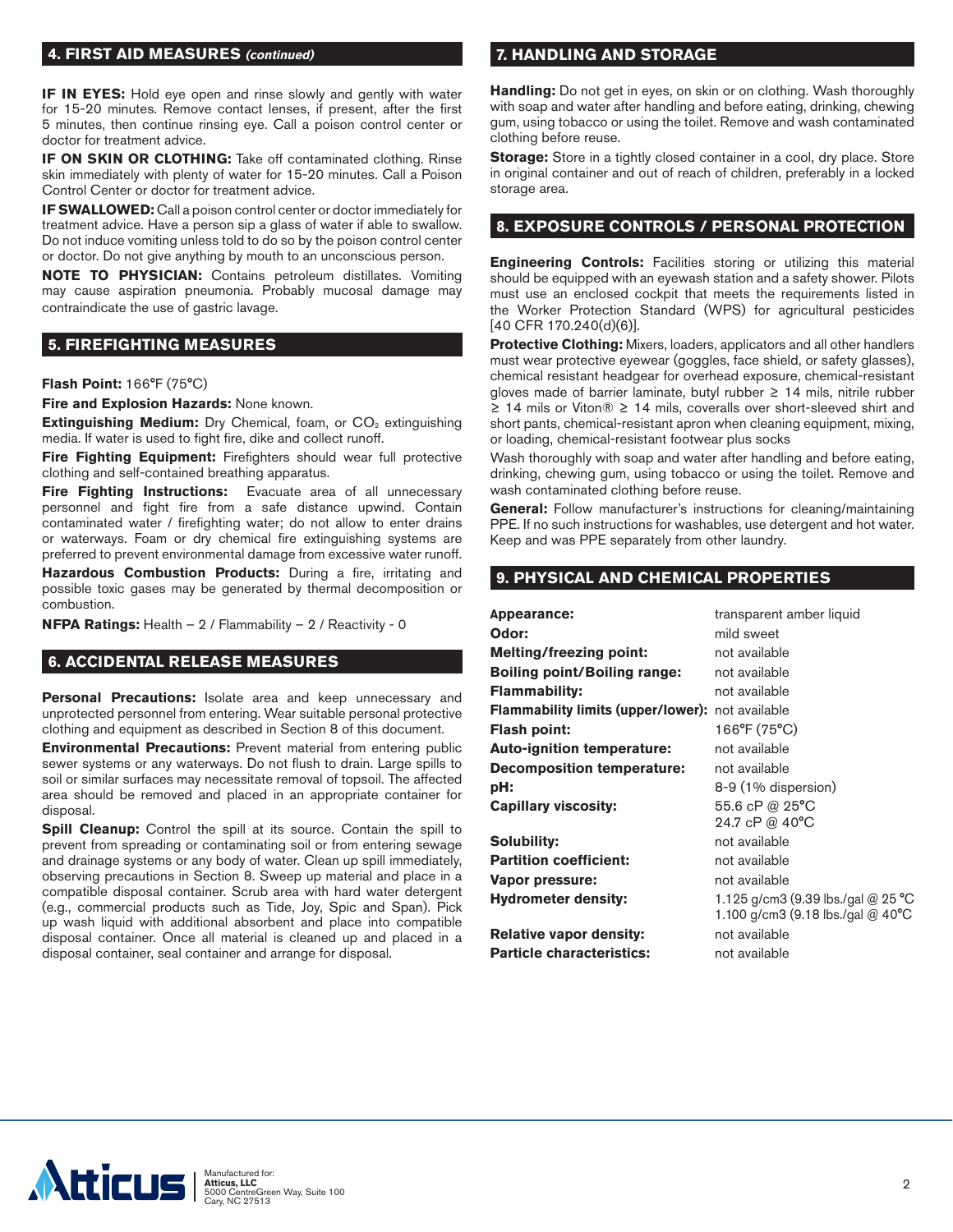## **10. STABILITY AND REACTIVITY**

**CONDITIONS TO AVOID:** None known.

**CHEMICAL STABILITY:** Stable under all normal use and storage conditions.

**INCOMPATIBILITY WITH OTHER MATERIALS:** Do not mix or allow coming into contact with oxidizing agents, hazardous chemical reaction may occur.

**HAZARDOUS DECOMPOSITION PRODUCTS:** None known.

**HAZARDOUS POLYMERIZATION:** Will not occur.

## **11. TOXICOLOGICAL INFORMATION**

**The following data is from a substantially similar product: ORAL TOXICITY (rat LD<sub>50</sub>):** >2000 - <3000 mg/kg **DERMAL TOXICITY (rat LD<sub>50</sub>):** >4000 mg/kg **INHALATION TOXICITY (rat LC<sub>50</sub>):** >2.94 mg/L (4-hr) **EYE IRRITATION:** Highly irritating (Rabbit) **SKIN IRRITATION:** Highly irritating (Rabbit)

**SKIN SENSITIZATION:** Guinea pig – A positive skin sensitizer

# **CARCINOGENICITY:**<br>**EPA:** Not Listed

**Not Listed ACGIH:** Not Listed **NTP:** Not listed **IARC:** Not listed **OSHA:** Not Listed

**Propiconazole:** Increased hepatocellular adenomas, combined adenomas/carcinomas, and hepatocellular carcinomas observed in male mice in a chronic oral feeding study. However, animals in the high dose group for this study showed excessive toxicity; furthermore, the high dose exceeded the Maximum Tolerated Dose determined in the 90-day range finding study. No treatment-related tumors were seen in female mice in this mouse chronic feeding study. No tumors were noted in a chronic rat study.

#### **REPRODUCTIVE TOXICITY:**

**Propiconazole:** Some evidence of adverse effects on development, abased on animal experiments.

#### **CHRONIC/SUBCHRONIC TOXICITY:**

**Difenoconazole:** Kidney and liver effects at high doses (>5000 ppm; rats); Eye effects in dogs at high dose levels.

#### **TOXICITY OF OTHER COMPONENTS**

**Emulsifier:** May be irritating to mouth, upper digestive tract, skin and eyes.

**Petroleum solvent:** Repeated exposure may cause skin dryness or cracking. If swallowed, may be aspirated and cause lung damage. May be irritating to the eyes, nose, throat and lungs. May cause central nervous system depression.

### **TARGET ORGANS:**

| Difenoconazole:       | Brain, liver, kidney, gastrointestinal tract         |
|-----------------------|------------------------------------------------------|
| <b>Propiconazole:</b> | Liver                                                |
| <b>Emulsifier:</b>    | Eye, skin, upper digestive tract, mucous membranes   |
|                       | Petroleum Solvent: Skin, eye, respiratory tract, CNS |

## **12. ECOLOGICAL INFORMATION**

This pesticide is toxic to fish, shrimp, mammals, and aquatic invertebrates. **The following information is for the active ingredient, Difenoconazole:**

#### **AQUATIC TOXICITY**

Fish (Rainbow Trout) (96-hour  $LC_{50}$ ): 1.1 mg/l Invertebrate (Water Flea) Daphnia Magna (48-hour EC<sub>50</sub>): 0.77 mg/l Green Algae (72-hour $EC_{50}$ ): 0.032 mg/l

#### **The following information is for the active ingredient, Propiconazole:**

Fish (Rainbow Trout) (96-hour  $LC_{50}$ ): 0.83 ppm Invertebrate (Water Flea) Daphnia Magna  $(48$ -hour  $EC_{50}$ ): 3.2 ppm Green Algae (9 day- $EC_{50}$ ): 0.72 ppm

#### **AVIAN TOXICITY**

Bird (Mallard Duck) (14-day  $LD_{50}$ ): 2,510 mg/kg

## **13. DISPOSAL CONSIDERATIONS**

**PESTICIDE DISPOSAL:** Pesticide spray mixture or rinsate that cannot be used should be disposed of in a landfill approved for pesticides. Improper disposal of excess pesticide spray mixture or rinsate is a violation of Federal law. If these wastes cannot be disposed of by the use according to label instructions, contact your State Pesticide or Environmental Control Agency or the Hazardous Waste representative at the nearest EPA Regional Office for guidance.

**CONTAINER DISPOSAL:** Nonrefillable container. Do not reuse or refill this container. Refer to the product label for specific container disposal instructions.

#### **14. TRANSPORT INFORMATION**

## **US-DOT:**

**Non-bulk:**

Not regulated **Containers > 119 gal. (450 L) shipped "ground only":** Shipping Description: NA1993, Combustible liquid, N.O.S. (petroleum naphtha), PG III

Hazardous Substance RQ: 100 lbs. (~2500 gallons of product) Emergency Guide: 128

**IMDG:**

## **Containers < 1.3 gal. (5 L) in strong outer packaging:**

#### **Containers > 1.3 gal. (5 L):**

Propiconazole), 9, PG III, Marine Pollutant

#### **IATA:**

#### **Containers < 1.3 gal. (5 L) in strong outer packaging:**

Not regulated

# **Containers > 1.3 gal. (5 L):**

Shipped internationally by air: UN3082, Environmentally hazardous substance, liquid, N.O.S. (Difenoconazole, Propiconazole), 9, PG III, Marine Pollutant

This information is not intended to convey all specific regulatory or operational requirements/information relating to this product. Transportation classifications may vary by container volume and may be influenced by regional or country variations in regulations. Additional transportation system information can be obtained through an authorized sales or customer service representative. It is the responsibility of the transporting organization to follow all applicable laws, regulations and rules relating to the transportation of the material.



Not regulated Shipped internationally by vessel: UN3082, Environmentally hazardous substance, liquid, N.O.S. (Difenoconazole,